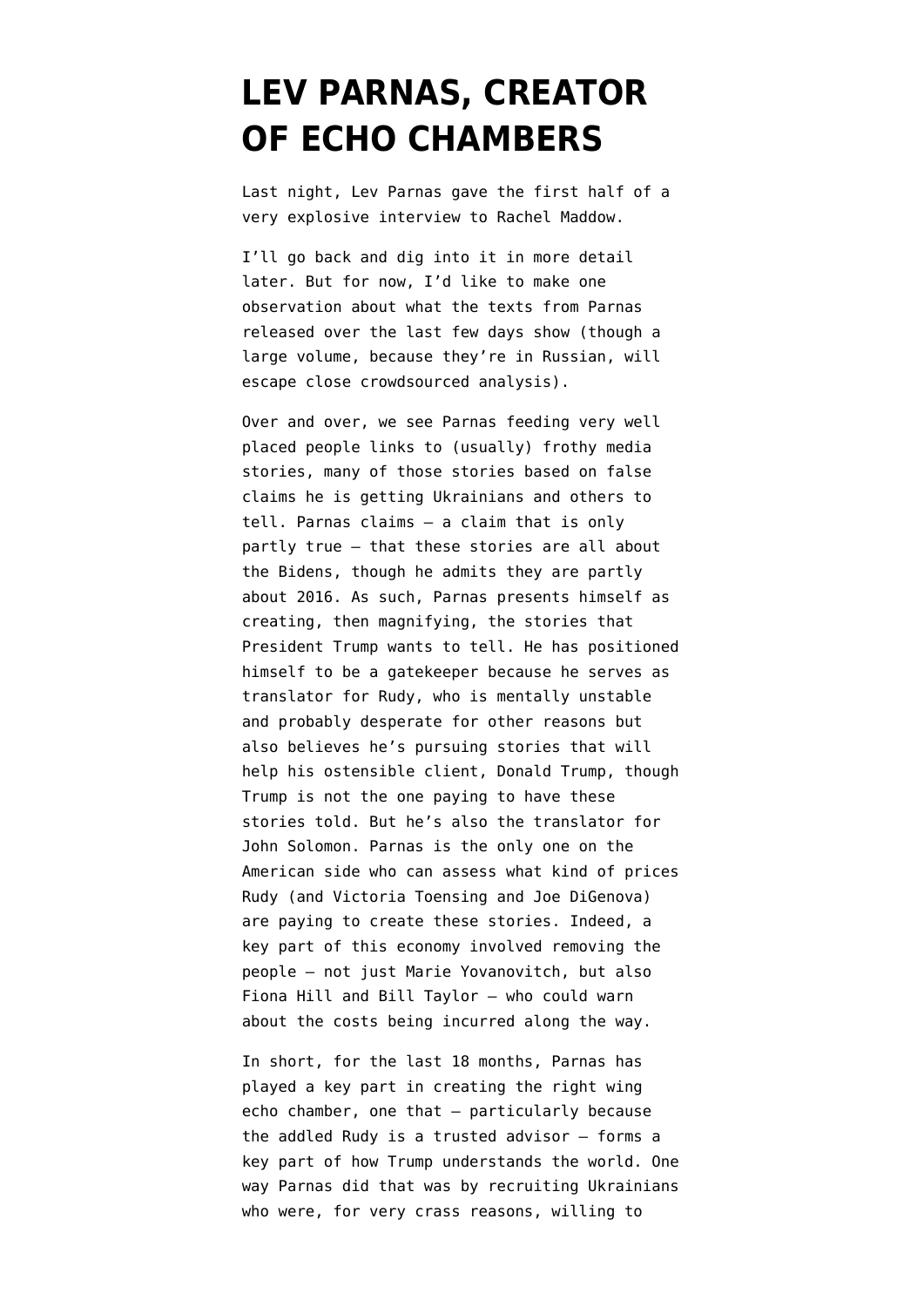tell Trump and the rest of the frothy right what they wanted to hear, even though it was assuredly not true.

Remarkably, we really don't know why Parnas decided to play a key cog in the right wing echo chamber in the first place. He's a grifter, but even with a recent cash infusion from Dmitro Firtash, he's not getting rich. He was in a powerful position, the one sober person at Trump's hotel bar, spinning up the drunk Trump sycophants. But that "power" got him indicted for the influence peddling that first landed him in this position. Before answering why he's telling his story now, without immunity and while facing down still more charges, we'd want to understand that primary motivation, and we don't know it yet.

Last night's interview continued that grift, only he moved to spin an echo chamber for the left this time. He emphasized — and Maddow predictably responded — some of the key allegations Democrats most want to be true. Mike Pence is closely involved, Parnas revealed, and while nothing he revealed would amount to impeachable conduct, Democrats immediately latched onto the possibility it would be. Everyone was involved, Parnas confirmed, including Devin Nunes and Bill Barr. It was all about Biden, Parnas almost certainly lied.

In short, doing what he appears to be very good at, Parnas is telling us what we want to hear, whether true or not.

On key parts of his story, however, he got with the help of MSNBC's editors — notably more reserved or deceitful. We didn't learn the full terms of his relationship with Firtash, even though Firtash is the guy paying for the defense strategy that includes telling us these stories. Parnas describes, "we were tasked" to spin these stories, leaving the subject of the tasking unknown. Parnas dubiously claims he's sorry about targeting Marie Yovanovitch, even while he shows no remorse at similar shivs in service of the grift. Parnas claims to have been more